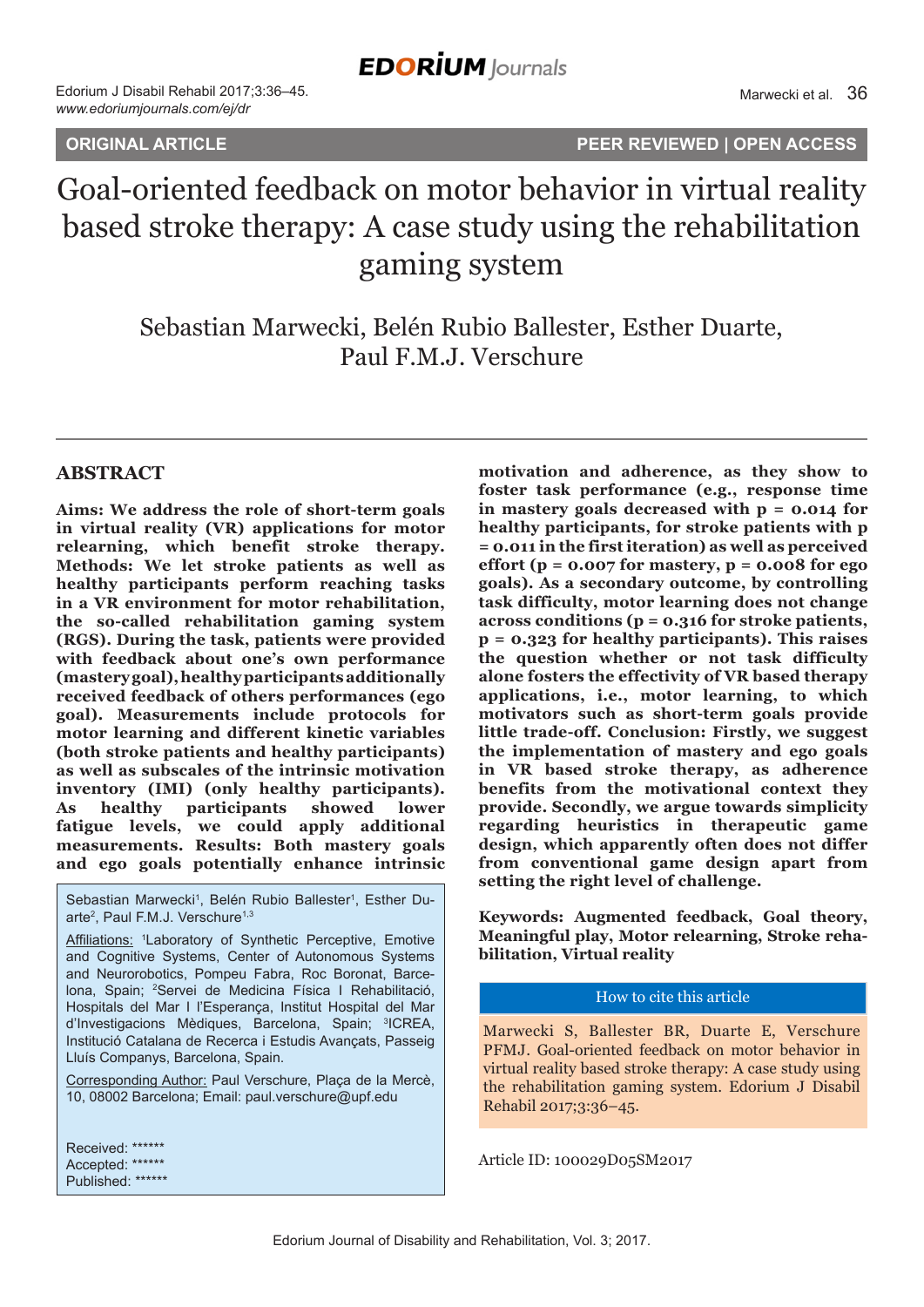Edorium J Disabil Rehabil 2017;3:36–45. *www.edoriumjournals.com/ej/dr*

Marwecki et al. 37

**\*\*\*\*\*\*\*\*\***

doi:10.5348/D05-2017-29-OA-5

# **INTRODUCTION**

Current trends in stroke incidence suggest that by 2030 there will be 70 million stroke survivors worldwide [1]. Stroke survivors suffer from deficits which include, but are not limited to, aphasia, memory impairments as well as loss of strength and motor functions due to hemiparesis. Patients regain motor control in supervised rehabilitation, which, at later stages, can be relocated to ambulatory settings. Especially in those later stages, virtual reality (VR) based systems have been reported to improve the process of relearning lost motor functions, as they can provide massed and individualized practice to the patients in a safe and ecologically valid environment [2]. Furthermore, skills learned in VR are transferable to similar real world tasks and even generalizable to other real world tasks [3]. A number of studies even have indicated VR based therapy to be more effective than conventional therapy [4, 5].

Given that VR-based systems for stroke therapy are to be used in ambulatory settings, research has depicted essential affordances those systems need to fulfill [6]. To enhance patients' intrinsic motivation (including: perceived effort, the apparent amount of energy invested in the task, and perceived competence) [7], mentioned systems should provide "relevant rehabilitation goals" [8] as done by therapists in conventional therapy [6]. Understandable short-term goals render feedback "meaningful" [9] as they depict therapy progress, which fosters adherence [8, 10]. However, apart from these goals being seldom implemented in VR based systems for stroke therapy, research has not yet focused on which different types of short-term goals may provide the most benefit. Nicholls et al. defined two major types of shortterm goals: mastery and ego goals [11]. The objective in mastery goals is to increase one's ability, hence learning, while ego goals serve as a meaning of skill demonstration. The former supports self-comparison with regard to previous performances, while in ego goals one's performance is compared to those of others.

Whether in research or commercially available, a multitude of applications using VR based systems for stroke therapy exist [2]. The rehabilitation gaming system (RGS) fosters upper-limb stroke recovery by providing motor relearning tasks in a variety of settings [12]. For example, users are incentivized to hit virtual spheres by awarding them with points. Many similar systems require those reaching movements towards virtual objects, which, if successful, are rewarded by a scoring system (Table 1). Overall, the output of the implemented scoring systems does not relate to a short-term goal, which could be considered meaningful to the patient. Successful tasks (additional points) do not relate to one's past performance or the performance of other patients, hence, no mastery or ego goal is provided. Contrarily, an application in the SMART system [9] provides this comparison by summarizing the user's performance and comparing it to an optimal one. This comparison can now be done concurrently (while playing) within automated VR-based scenarios, thus providing meaningful feedback and goals, facilitating a context for establishing mastery and ego goals.

In mastery goals, one tries to increase perceived competence by investing more effort. This increase of intrinsic motivation then may lead to massed practice [7], which has been shown to facilitate learning [13] and retention of motor gains [14]. Contrarily, ego goals may constitute avoidance of challenge [15] due to unfavorable social comparison and therefore a decrease in learning. This negative affect is more prevalent, when one has low ability [16], which arguably holds true for stroke patients. One should however consider that VR can be adapted to the user's needs, thereby providing favorable comparisons in ego goals.

This work therefore aims at answering the following research questions:

- Does VR-based stroke therapy benefit from mastery and ego goals?
- Do mastery and ego goals differ in terms of task performance or intrinsic motivation?

We hypothesize that

- (a) self-comparative mastery goals increase intrinsic motivation and task performance and that
- (b) there is a difference between other-comparative ego goals and self-comparative mastery goals in terms of intrinsic motivation and task performance.

# **MATERIALS AND METHODS**

# **Healthy participants**

A study with healthy participants was carried out to test the hypotheses in a controlled setting. Twelve healthy participants (9 females, 27.4±8.7 years) participated in this study. Their eyesight was normal or corrected to normal and no cognitive or speech deficits were apparent. This information was self-reported. All healthy participants showed a clear preference in handedness (1 left-handed), which was assessed using the Edinburgh handedness inventory [17], which showed absolute values above 50 (clear preference) for all participants (9 females,  $M = 0.76$ ,  $SD = 0.30$ . Further inclusion criteria were: no apparent cognitive or speech deficits that would interfere with the understanding of the task.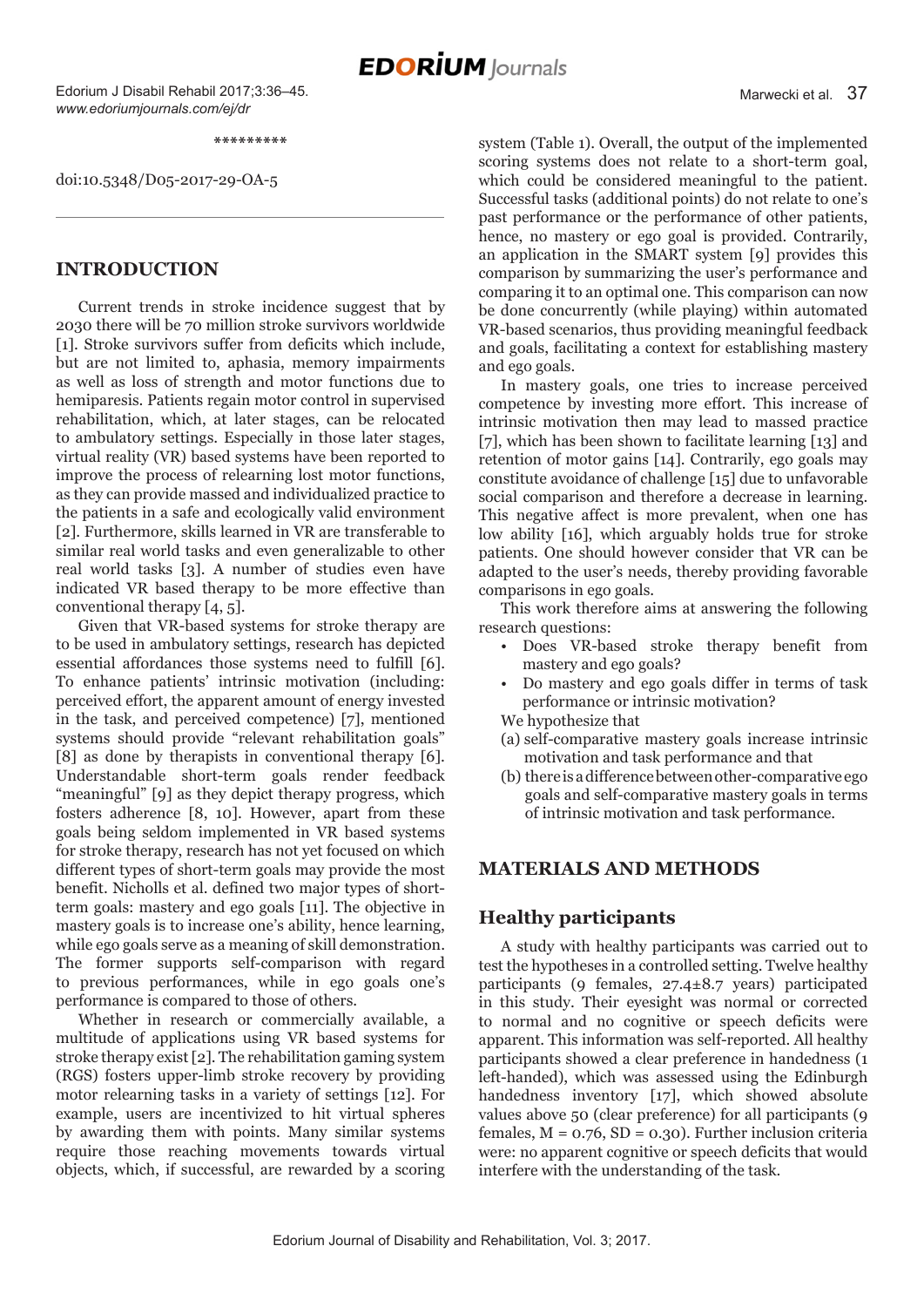Edorium J Disabil Rehabil 2017;3:36–45. *www.edoriumjournals.com/ej/dr*

# **Stroke patients**

After conducting the study with healthy participants, the study was adapted to fit the needs of stroke patients. Eight chronic stroke patients with hemiparesis (2 left hemiparetic, 1 female, maximum age of 80 years) from the rehabilitation department at the Hospital de l'Esperança in Barcelona participated in the study. All patients were non-aphasic and had no apparent cognitive or visual deficits. Two participants did not fully complete the experimental session due to exhaustion, so that one participant only completed one block of trials for the control condition and another only one block for both the mastery and control condition. Data from both participants are included in the results, as neither showed outlier characteristics. The ethics committee of clinical research of the Parc de Salut Mar approved experimental guidelines.

### **Setup**

For the healthy participants, movement data was tracked using an imager (Microsoft Kinect), while audiovisual feedback was provided using headphones and a head-mounted display (HMD), the Oculus Rift DK2 (Oculus VR, Invine, CA). The HMD is used to occlude vision of the real arm movements. For stroke patients, a chair mounted arm support (Armeo Spring, Hocoma AG, Zurich, CH) was used to track the movement of the patients more precisely. Audiovisual feedback was provided using speakers and a 2D display, as patients showed signs of discomfort with the HMD. Differences in the setup configuration for patients and healthy participants did not allow for direct comparison between groups (Figure 1).

# **Task description**

To provide the means to compare accumulated rewards to a reference value, the experimental setup utilized an adapted version of a training scenario of the RGS [18], a playful application comprising time-critical unimanual planar reaching tasks towards virtual targets (Figure 2). Patients were instructed to use their paretic arm. Healthy participants were instructed to use their non-dominant, as the non-dominant upper-limb is generally less precise than the dominant one [19] and we wanted to avoid ceiling effects in performance and have more control over the manipulation of the movement precision. Vertical movements of the virtual limb were omitted. The virtual targets appeared within a fixed distance from the starting point, which was adapted to the user, and within a range of 130°.

After each trial, the user had to return his hand to the start position. For deriving the speed of motor adaptation, a 30° horizontal perturbation was added to the mapping of the real and the virtual limb. Each



Figure 1: Experimental setup. (A) Healthy participants used Microsoft Kinect 2 for tracking and headphones and Oculus Rift DK2 as output devices, (B) Stroke patients used a chair mounted arm support (unimanual) and speakers with 2D display.



Figure 2: Implementation. (A) RGS-based reaching task. By moving his or her hand over the starting point (red button) a mole appears. Moving the virtual hand to this target results in a reward. (B) Mastery and ego goal visualizations. The slider indicates the change to the baseline performance.

| Table 1: Tasks and rewards in virtual reality based stroke therapy (excerpt) |  |
|------------------------------------------------------------------------------|--|
|------------------------------------------------------------------------------|--|

| <b>Title</b>                               | <b>Interface</b>                    | <b>Task</b>                                                    | <b>Reward</b>                           |
|--------------------------------------------|-------------------------------------|----------------------------------------------------------------|-----------------------------------------|
| <b>Rehabilitation Gaming</b><br>System [3] | <b>Exoskeleton and Vision-based</b> | Reaching towards virtual<br>objects (varied)                   | Collect points, achieve high<br>score   |
| Super Pop VR system [12]                   | Vision-based                        | Reaching towards virtual<br>objects (spheres)                  | Collect preselected amount of<br>points |
| Air Hockey [20]                            | Exoskeleton                         | Competitive and collaborative<br>play                          | Collect points, compare                 |
| Playmersion (n.d.)                         | Vision-based                        | Varied, but generally<br>the correct execution of<br>movements | Collect points, achieve high<br>score   |
| SMART system [23]                          | Inertial sensors                    | I mitating movements                                           | Comparison to past<br>performance       |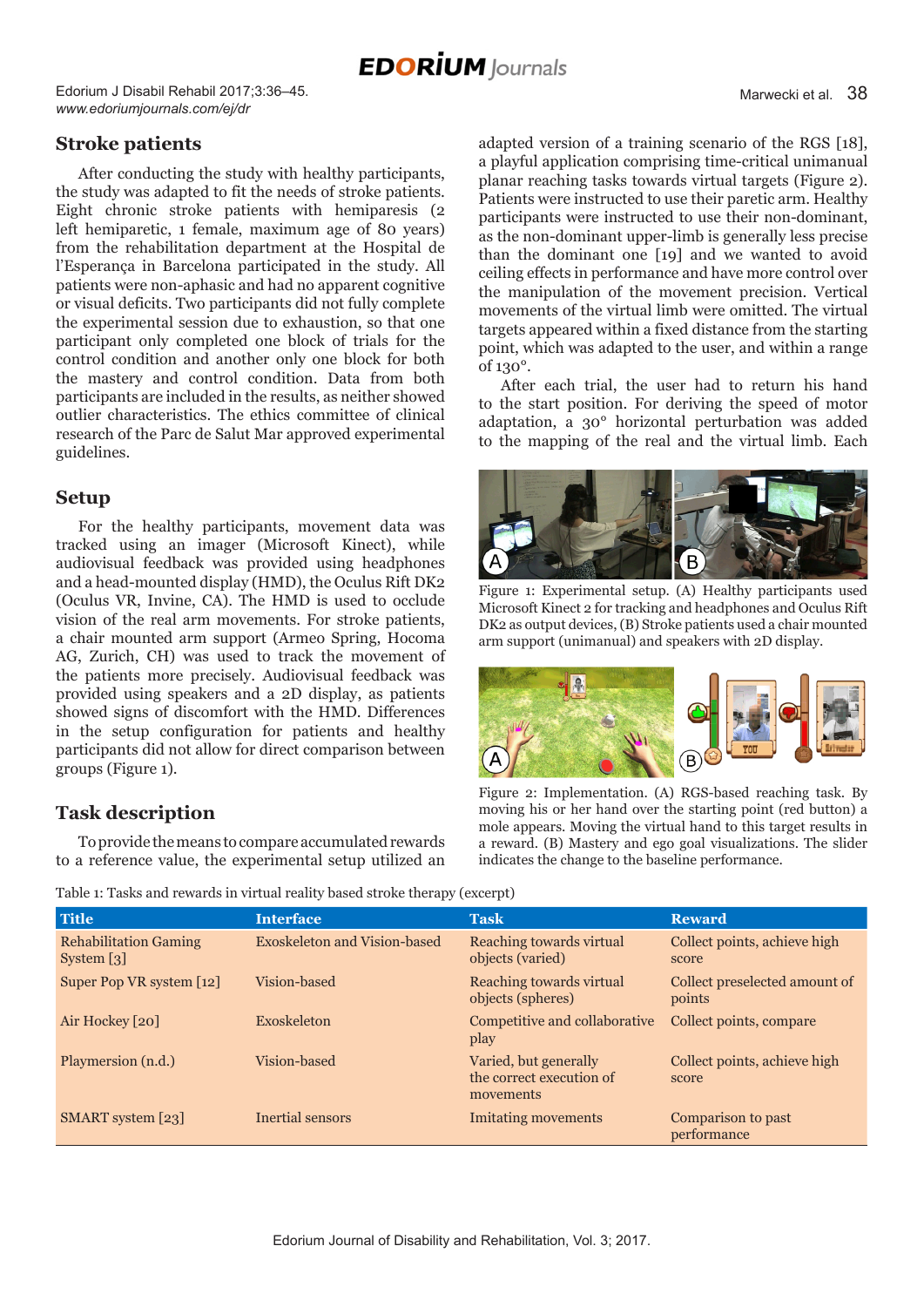Edorium J Disabil Rehabil 2017;3:36–45. *www.edoriumjournals.com/ej/dr*

#### Table 2: Main results

|                                       | <b>Stroke patients</b><br><b>Healthy participants</b>         |                                    |                                                                  |                                                                  |                                                                |  |  |  |
|---------------------------------------|---------------------------------------------------------------|------------------------------------|------------------------------------------------------------------|------------------------------------------------------------------|----------------------------------------------------------------|--|--|--|
|                                       | <b>Mastery – control</b>                                      | <b>Overall difference</b>          | Mastery-<br>control                                              | Ego - control                                                    | Mastery - ego                                                  |  |  |  |
| <b>Intrinsic Motivation Inventory</b> |                                                               |                                    |                                                                  |                                                                  |                                                                |  |  |  |
| Perceived effort                      | (n.a.)                                                        | $p = 0.193$<br>$\chi$ 2(2) = 3.29  | $p = .007*(W)$<br>$M = 0.40$<br>$SD = 0.48$                      | $p = .008*(W)$<br>$M = 0.40$<br>$SD = 0.57$                      | $p = 1.00$ (W)<br>$M = 0.00$<br>$SD = 0.64$                    |  |  |  |
| Perceived competence                  | (n.a.)                                                        | $p = 0.227$<br>$F(2, 22) = 1.59$   | $p = 0.194$<br>$t(11) = 0.90$<br>$M = 0.26$<br>$SD = 1.02$       | $p = 0.018 +$<br>$t(11) = 2.40$<br>$M = 0.43$<br>$SD = 0.62$     | $p = 0.255$<br>$t(11) = -0.68$<br>$M = -0.17$<br>$SD = 0.85$   |  |  |  |
| Kinematic variables                   |                                                               |                                    |                                                                  |                                                                  |                                                                |  |  |  |
| <b>Reaction time</b>                  | $p = 0.578$ (W)<br>$M = 0.011$<br>$SD = 0.031$                | $p = 0.027$ *<br>$F(2, 22) = 4.28$ | $p = 0.007$ *<br>$t(11) = -2.88$<br>$M = -0.045$<br>$SD = 0.005$ | $p = 0.056$<br>$t(11) = -1.72$<br>$M = -0.045$<br>$SD = 0.005$   | $p = 0.16$<br>$t(11) = -1.04$<br>$M = -0.001$<br>$SD = 0.004$  |  |  |  |
| Response time                         | $p = 0.673$<br>$t(7) = 0.468$<br>$M = 0.034$<br>$SD = 0.20$   | $p = 0.063+$<br>$F(2, 22) = 3.13$  | $p = 0.014*$<br>$t(11) = -2.55$<br>$M = -0.044$<br>$SD = 0.060$  | $p = 0.023 +$<br>$t(11) = -2.24$<br>$M = -0.003$<br>$SD = 0.006$ | $p = 0.465$<br>$t(11) = -0.09$<br>$M = -0.002$<br>$SD = 0.080$ |  |  |  |
| Accuracy                              | $p = 0.945$ (W)<br>$M = -0.027$<br>$SD = 0.065$               | $p = 0.580$<br>$\chi$ 2(2) = 1.09  | $p = 0.055$ (W)<br>$M = 0.018$<br>$SD = 0.037$                   | $p = 0.285$ (W)<br>$M = 0.019$<br>$SD = 0.038$                   | $p = 0.970$ (W)<br>$M = -0.0003$<br>$SD = 0.032$               |  |  |  |
| <b>Movement</b> extent                | $p = 0.186$<br>$t(7) = 0.95$<br>$M = 0.050$<br>$SD = 0.15$    | $p = 0.720$<br>$F(2, 22) = 0.33$   | $p = 0.093$<br>$t(11) = -1.41$<br>$M = -0.017$<br>$SD = 0.041$   | $p = 0.356$<br>$t(11) = -0.38$<br>$M = -0.009$<br>$SD = 0.086$   | $p = 0.374$<br>$t(11) = -0.33$<br>$M = -0.007$<br>$SD = 0.079$ |  |  |  |
| <b>Motor learning</b>                 |                                                               |                                    |                                                                  |                                                                  |                                                                |  |  |  |
| <b>Motor learning</b>                 | $p = 0.158$<br>$t(7) = -1.08$<br>$M = -0.211$<br>$SD = 0.554$ | $p = 0.323$<br>$F(2, 22) = 1.19$   | $p = 0.277$<br>$t(11) = -.61$<br>$M = -0.275$<br>$SD = 1.56$     | $p = 0.051$<br>$t(11) = -1.79$<br>$M = -0.535$<br>$SD = 1.034$   | $p = 0.181$<br>$t(11) = 0.994$<br>$M = -0.275$<br>$SD = 1.563$ |  |  |  |

(n.a.): data not available, (W): Wilcoxon signed rank due to distribution of data, "\*": significant p-values, "+": p-value shows trend (threshold for p-values are Bonferroni-corrected)

play-through, or block, comprised 30 trials. Before the first and three other randomly set trials of each block, the direction of the perturbation changed. Instructions were given before and summary feedback was given after each block. With regard to the participant, the application provided instruction and feedback in either English, Spanish or Catalan. Audiovisual feedback was provided on reaching or missing the virtual target. An overlaid visualization depicted the progress towards a mastery or ego goal (Figure 2). Designed to have a low cognitive affordance, this visualization consisted of a simple slider next to a picture indicating whether the user was performing better or worse in comparison to their own baseline performance. While for the mastery goal the user's picture was shown, for the ego goal another person's picture was shown to let the user believe he or she is competing against that other person. In this study, this person was someone who already participated and provided the consent to use his or her picture. However,

for both mastery and ego goal, this comparison was always based on the user's own baseline performance.

### **Reward computation**

After each successful trial, a positive reward was given, which depends on the time used for the reaching task, while an unsuccessful trial leads to no reward. This reward was then compared to the average of the performance baseline, to derive the acute score of the user.

> Time factor( $t_i$ ) =  $\frac{\text{time available } (t_i) - \text{time spent } (t_i)}{\text{time available } (t_i)}$  $t_i$ ) =  $\frac{\text{time available } (t_i) - \text{time spent } (t_i)}{\text{time available } (t_i)}$

Reward  $(t_i) = 0.75 + 0.25$  \* time factor  $(t_i)$  if t successful, 0 otherwise

$$
Baseline = \frac{\sum_{k=1}^{ia} \text{reward}(t_k)}{ta}
$$

Where  $ta = \text{Total amount of trials}$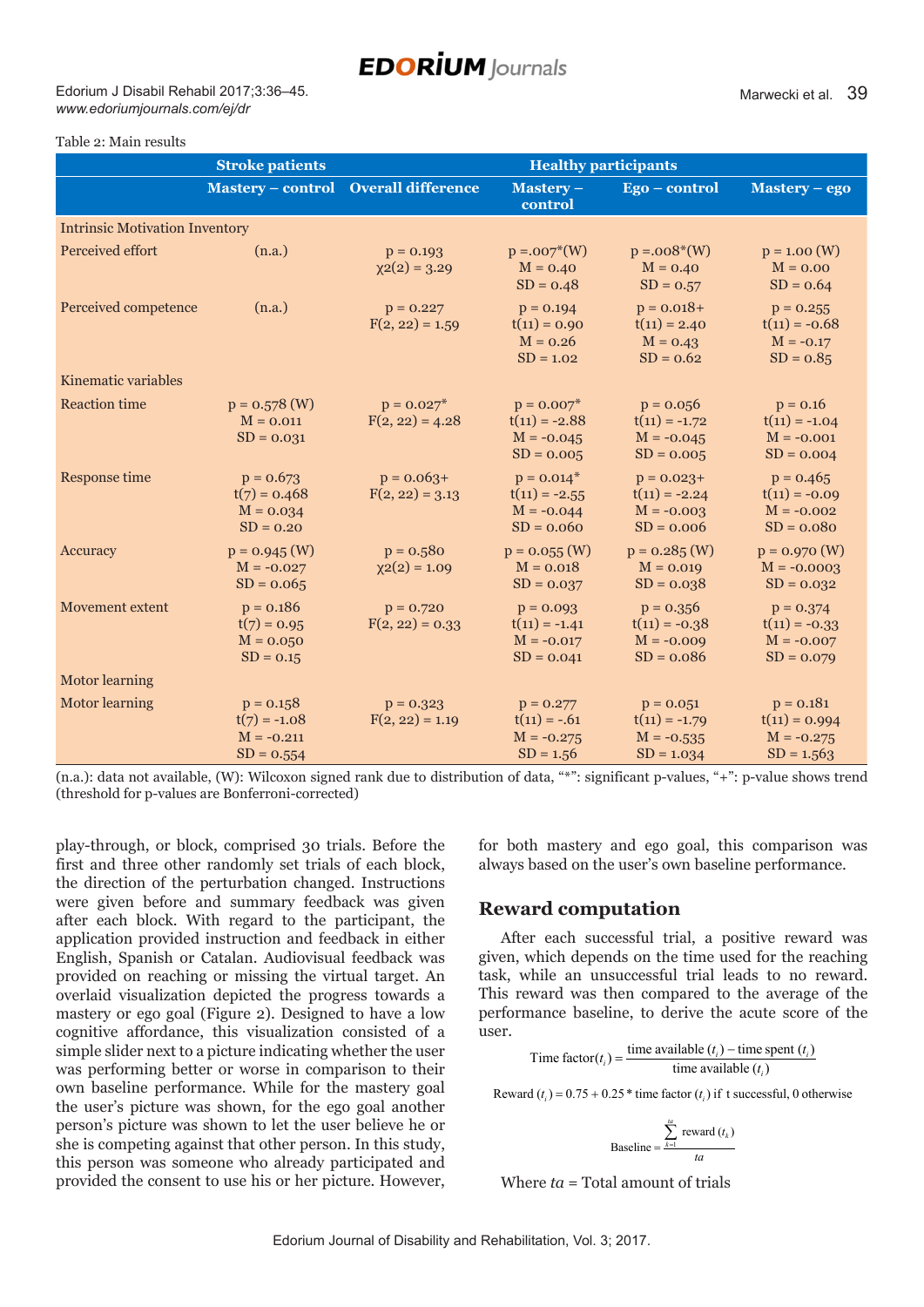Edorium J Disabil Rehabil 2017;3:36–45. *www.edoriumjournals.com/ej/dr*

Score (now) = 
$$
\sum_{i=1}^{now}
$$
 (reward (*t<sub>i</sub>*) – baseline)

Before displaying it, the score was then normalized with regard to the total possible positive or negative score and enhanced by an exponential function, to make changes in the acute score easier to distinguish.

Total positive = number trials 
$$
*(1 - \text{baseline})
$$



# **Procedure**

The participants were introduced to the experiment and their written consent was obtained. Each participant started with a short training period of 18 trials. A baseline condition of one block then tested their performance to provide reference for the mastery and ego condition. Three conditions were then tested: A control condition, in which no goal is provided, a "mastery" condition, in which reference to a former performance is provided, and an "ego" condition, in which reference to the performance of another person is provided. All three conditions were tested in a within-subjects design with repeated measures using three repetitions of three blocks for healthy participants, and two repetitions of two blocks for stroke patients (Figure 3). Due to time constraints, for stroke patients the ego condition was excluded and the performance baseline served as a repetition of the control condition. After the participant underwent all trials, he or she was debriefed. Participants did not receive financial or other material compensation for their participation. The ethics committee of clinical research of the Parc de Salut Mar and Vall d'Hebron Research Institute approved experimental guidelines.

### **Measurements**

According to the aforementioned hypotheses, measurements include perceived effort, perceived competence, four different kinematic variables and motor learning.

# **Perceived effort and perceived competence**

Subscales of the IMI [7] are used to determine perceived effort (5-item subscale) and perceived competence (6 item subscale). Participants were provided with both subscales after the final third iteration of each condition block. A translation of these questionnaires to Spanish was provided if needed.



Figure 3: Procedure. (A) Healthy participants. (B) Stroke patients. Assessment includes: introduction, getting written consent, testing fulfillment of inclusion criteria. Performance baseline includes: 48 trials, of which first 18 are training trials. Conditions include: repeated measures within-subjects design with the following conditions:

C: control (no goal and visualization),

M: mastery (self-referencing reward),

E: ego (other-referencing reward, this condition was only tested for healthy participants).

Each block comprises 30 trials with random angular perturbations. Healthy participants: Each condition was tested in three blocks. Blocks are fully randomized. Stroke patients: Blocks were partially randomized. The first control block served as the performance baseline, due to time constraints. Debriefing includes: explanation of study intention.

Please notice that the ego condition was only tested in healthy participants and perceived effort and perceived competence were only measured in healthy participants. These changes in the experimental design were made to avoid physical fatigue in patients and to reduce the duration of the experimental session.

# **Kinematic variables**

To further investigate on whether the different conditions influence motor behavior, four different variables are computed to express task performance: reaction time, response time, movement extent and accuracy (Figure 4).

The reaction time is defined by the time passed between the start of the trial  $(p_{start})$  and the moment after which the participant starts moving his hand forward, the initialization of movement  $(p_{\text{init}})$ .

Reaction time = time ( $p_{\text{start}}$ ,  $p_{\text{init}}$ )

The response time is the time passed between the initialization of movement  $(p_{\text{init}})$  and the time the virtual target is reached  $(p_{end})$ .

Response time = time ( $p_{\text{init}}$ ,  $p_{\text{end}}$ )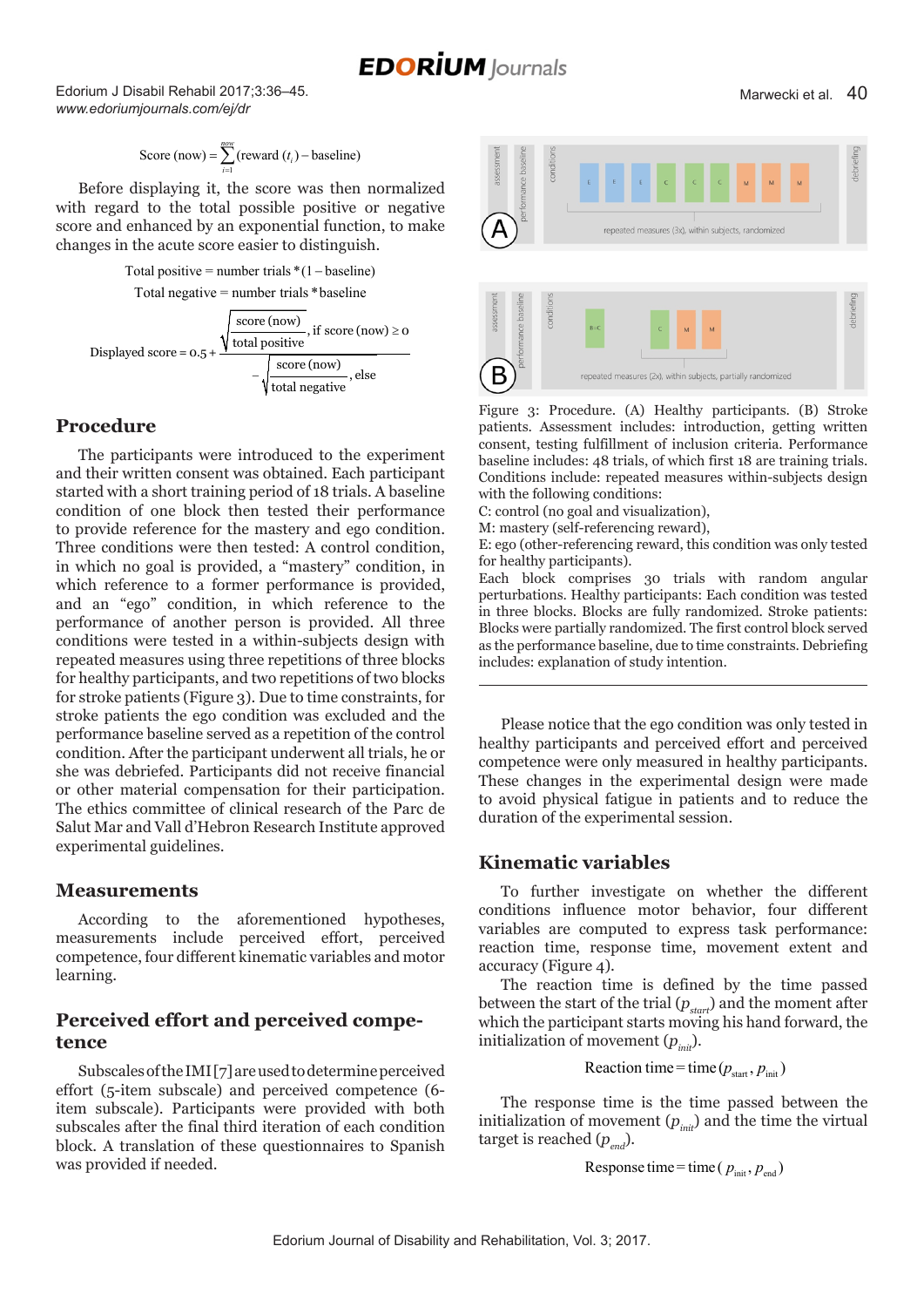Edorium J Disabil Rehabil 2017;3:36–45. *www.edoriumjournals.com/ej/dr*

Movement extent is the relation between maximal movement extend (magnitude of  $\vec{v}_{me}$ ) and target distance (magnitude of  $\vec{v}_t$ ).

$$
Movernent extent = \frac{\left|\overrightarrow{v_{me}}\right|}{\left|\overrightarrow{v_{l}}\right|}
$$

The accuracy of a trial is defined as the negative root mean square of the ideal movement trajectory, here  $\vec{v}_t$ , and the actual movement trajectory. The derived perpendicular vectors between  $\vec{v}_t$  and the movement points are normalized with regard to  $\vec{v}_1$ .

 $K =$  amount of movement points

$$
Accuracy = -\sqrt{\frac{1}{K} * \sum_{k=1}^{K} \frac{ movement_k}{|vt|}}
$$

#### **Motor learning**

The measurement of motor learning utilizes the concept of adaptation to random visual perturbations of the trajectory in a reaching task.

Motor learning  $= |e_{t-1}| - |e_t|$ , where  $e_t = \langle (\vec{v}_1, \vec{v}_t) \rangle$ 

Here, motor learning describes the difference of the angular error with regard to the previous trial *t*–1. The angular error  $e_t$  represents the angle between the vectors  $\overline{1}$  $\vec{v}_1$  and  $\vec{v}_e$  at trial *t*.  $\vec{v}_1$  is the vector spanning from the  $v_1$  and  $v_k$  at that  $v_1$  is the vector spanning from the virtual starting point to the virtual target,  $\vec{v}_k$  is the vector



Figure 4: Movement trajectory with kinematic variables. The trajectory is derived from the logging data of one trial of a stroke patient.  $p_{start}$ ,  $p_{init}$  and  $p_{end}$  depict the virtual hand position at start, movement initialization and the end of the trial. The vectors  $\vec{v}_1$  and  $\vec{v}_k$  span the angular error *e*.  $\vec{v}_{me}$  describes the movement extent vector, whereas distance (x and y position) is depicted in digital units (Unity meters, real distance is altered due to use of digital perturbations).

spanning from the virtual starting point to the point at target extent.

#### **Data analysis**

For the analysis, all distributions were checked for normality using a Shapiro–Wilk test ( $\alpha = 0.05$ ). Consecutively, repeated measures analyses of variance (ANOVA) and Friedman tests were carried out. The latter was namely applied for analysis of perceived effort of healthy participants and two kinematic variables in stroke patients. Since the inclusion criteria and demographics were different between groups of participants (i.e., stroke patients and healthy participants) we never performed statistical comparisons between groups. All other dependent variables were normally distributed. Posthoc analysis entails one sided and two-sided dependent t-tests or Wilcoxon signed rank tests without z-scores due to exact computation for small sample sizes. One sided tests include comparisons between mastery to control and ego to control condition for both intrinsic motivation subscales and all kinetic variables. All other comparisons were two-sided. Statistical thresholds for p-values were adjusted using Bonferroni correction. A one-way ANOVA was performed for the measurement of potential order effects.

#### **RESULTS**

To test the feasibility of using short-term mastery or ego goals in VR stroke therapy, we analyzed their effect on perceived effort and perceived competence, kinematic variables and motor learning. No order effects were apparent. Results are given in Table 2.

# **Perceived effort and perceived competence (healthy participants only)**

For perceived effort, post-hoc analysis between conditions revealed differences between mastery condition and control condition  $(p = 0.007)$ , and ego and control condition  $(p = 0.008)$ , with both the mastery and ego condition achieving higher mean scores than the control. Interestingly, no difference between mastery and ego condition were apparent ( $p = 1.00$ ). For perceived competence, comparing ego and control condition showed a trend  $(p = 0.018)$  with the ego condition performing slightly better, whereas no improvement from the mastery to the control condition (p = 0.194) or difference between mastery and ego condition  $(p = 0.255)$ could be derived from the data.

#### **Kinematic variables**

Analyzing differences between conditions yielded a significant difference in reaction time  $(p = 0.027)$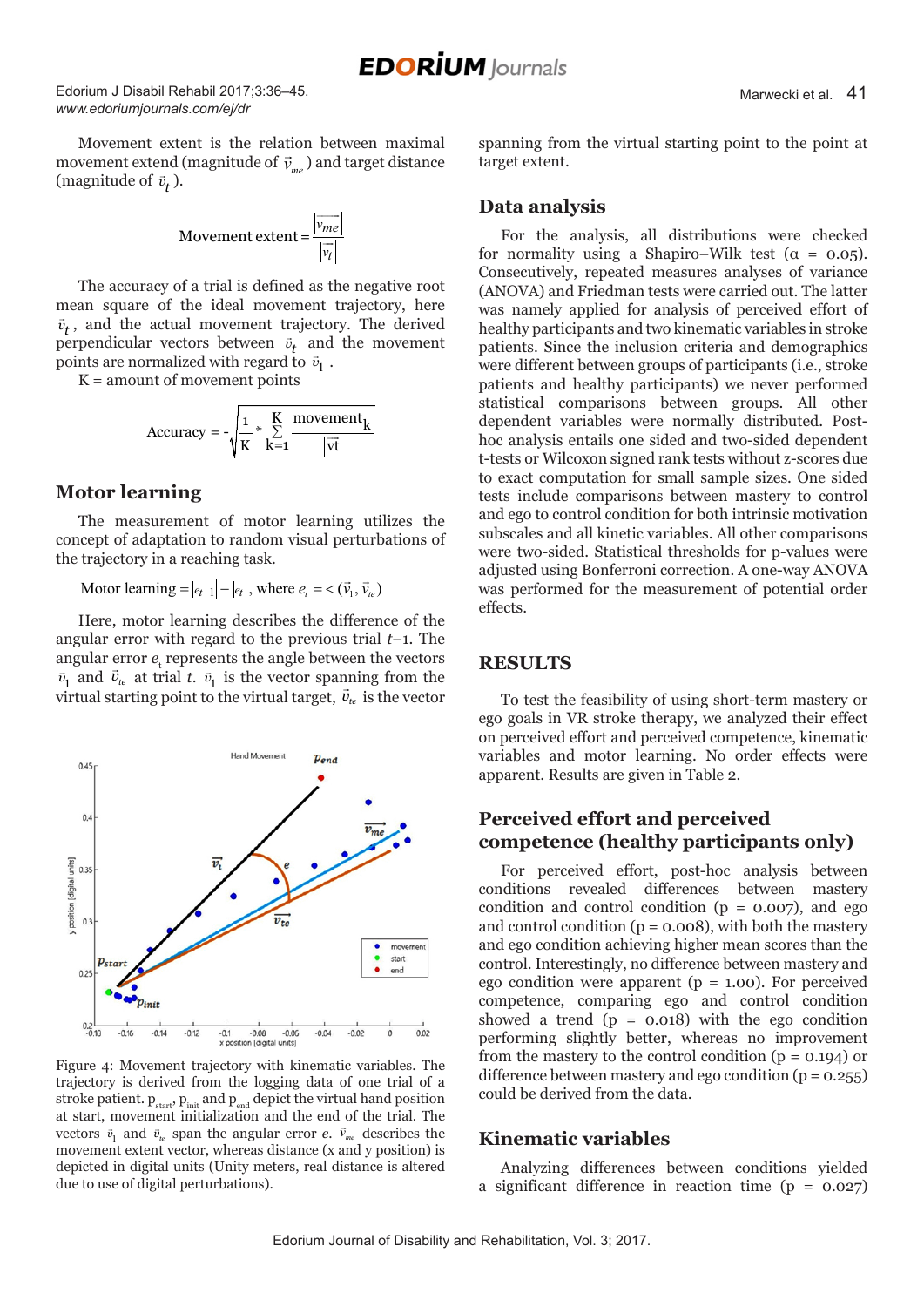Edorium J Disabil Rehabil 2017;3:36–45. *www.edoriumjournals.com/ej/dr*



Figure 5: Motor learning with regard to angular error in previous trial. (A) Healthy participants, and (B) Stroke patients.

and a trend in response time  $(p = 0.063)$  for healthy participants. Post-hoc analysis showed that the mastery condition outperformed the control condition in both reaction time ( $p = 0.007$ ) and response time ( $p = 0.014$ ). Furthermore, performance in the ego condition was better than the control condition in response time  $(p =$ 0.023), where it showed a trend, but not in reaction time  $(p = 0.056)$ . Also, performance in the mastery condition was not different than in the ego condition for either reaction time ( $p = 0.16$ ) or response time ( $p = 0.465$ ). No significant differences were obtained for accuracy and movement extent.

For stroke patients, no kinematic variable showed significant differences between conditions. Neither in accuracy ( $p = 0.945$ ), reaction time ( $p = 0.578$ ), response time ( $p = 0.673$ ) or movement extent ( $p = 0.186$ ), was the average performance in the mastery condition better, or worse, than in the control condition.

Since participants stated that their attention towards the visual feedback decreased as they became accustomed to it, the computations for the kinematic variables and motor learning were again carried out with regard only to the first iteration of each condition. Contrary to before, stroke patients showed better average performance in response time when comparing the mastery to the control condition (t (7) = -2.93, p = 0.011, M = -0.15, SD = 0.15, not depicted in Table 2). Other variables yielded no noteworthy difference.

### **Motor learning**

Based on the obtained data, no difference between conditions could be found for either healthy participants  $(p = 0.323)$  or stroke patients  $(p = 0.316)$ . Post-hoc analysis of the data of healthy participants also did not reveal differences between any two conditions, neither between mastery and control (p = 0.554), ego and control  $(p = 0.101)$ , or mastery and ego  $(p = 0.342)$ . While both patients and healthy participants similarly seem to adapt stronger to a high error magnitude in the former trial, they do not show different adaptation between conditions (Figure 5).

#### **DISCUSSION**

Based on the above stated results, personalized mastery goals may increase perceived effort as well as kinetic variables connected to task performance, as assumed in our first hypothesis. While data from healthy participants was more conclusive, due to higher sample size, also stroke patients showed increased task performance in further analysis. These findings strongly emphasize considering self-referencing mastery goals in the design process of VR based stroke therapy, as they may provide additional incentives to adhere to the given tasks. Furthermore, we observed no difference in task performance or intrinsic motivation between mastery and ego goals. These results suggest that ego goals may have a positive impact in VR based motor learning applications, as assumed in our second hypothesis; however further studies should confirm this results in stroke patients undergoing motor rehabilitation.

Challenge establishes the intensity of training, which in turn determines recovery. This study controlled the level of challenge, ergo the effectiveness of the system as a therapy tool. Accordingly, participants did not seem to alter the motor learning behavior. These findings raise the question, if not challenge adaptation alone is the main factor contributing to the effectiveness of VR based stroke therapy. Recent studies, which looked into the effectiveness of VR based stroke therapy systems, indirectly altered the level of challenge, e.g. by changing the systems interface [20] or by introducing joint game play [21, 22]. By using mediators of challenge, which can be manifold and comprise the interface or the modality of feedback, one automatically confounds measurement of the therapy tools effectiveness. Going further, if motivators such as goal-setting have only little direct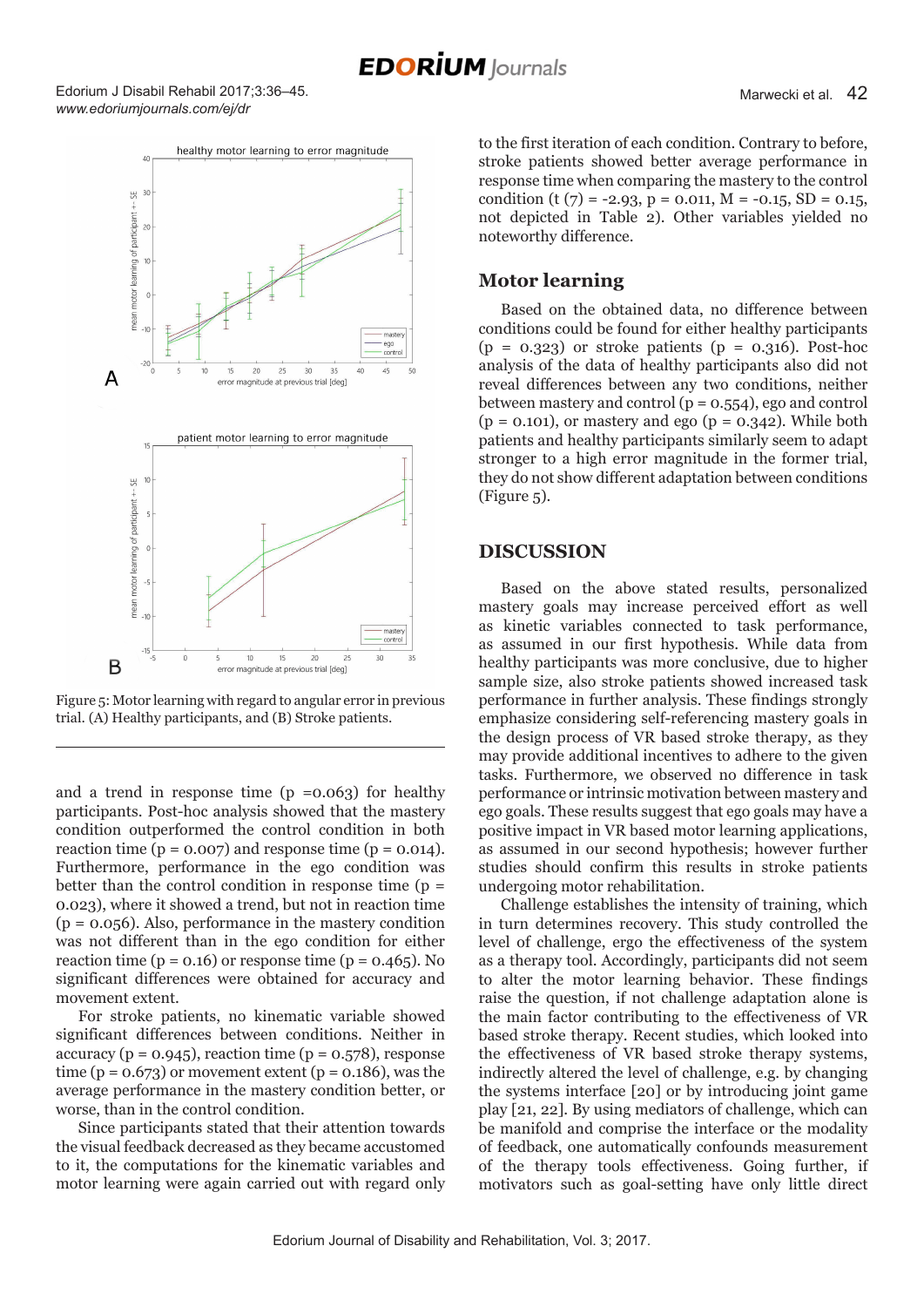Edorium J Disabil Rehabil 2017;3:36–45. *www.edoriumjournals.com/ej/dr*

influence on the therapy tools effectiveness, research should restrain from analyzing motivators which do not directly affect challenge. Systems can already make use of various heuristics and guidelines for motivational game and application design. We should, therefore, strive for more simplicity in the research for the design of therapy applications and games. Academia already suggests, that not a single game, but constant change of therapy games, and therefore modality and nature of feedback and reward, should be used to foster adherence [23].

In follow-up studies, shortcomings of the study design should be addressed. The partial randomization of the study design for stroke patients affected condition order as the study always started with the control condition. This might have influenced the obtained results. As the application was used in a supervised setting, biases regarding intrinsic motivation might be existent. Measuring motivation in ambulatory settings without supervision, also by using the IMI for stroke patients, may provide more applicable results. Effort optimization exploiting electromyography data of adjacent muscle regions, while not feasible to derive actual metabolic cost [24], could improve measurement of motor learning [25]. Goal-setting has been proven to affect self-efficacy [26], which in turn may positively affect compliance [27] and quality of life of stroke patients [28]. Analyzing this influence in VR based stroke therapy will therefore also be beneficial.

# **CONCLUSION**

We have shown that virtual reality (VR) based stroke therapy for ambulatory use benefit from the use of personalized mastery as well as ego goals as they may add to its long-term effectiveness. Furthermore, we argued for future analysis to focus on intrinsic reinforcement, which directly mediate challenge. This may also benefit patients with other various needs to which VR based therapy is applicable.

**\*\*\*\*\*\*\*\*\***

### **Acknowledgements**

We would like to express their gratitude to all participants who took part in the study, especially the patients and their therapists at the rehabilitation center at the Hospital de l'Esperança in Barcelona.

### **Author Contributions**

Sebastian Marwecki – Substantial contributions to conception and design, Analysis and interpretation of data, Drafting the article, Revising it critically for important intellectual content, Final approval of the version to be published

Belén Rubio Ballester – Substantial contributions to conception and design, Analysis and interpretation of data, Drafting the article, Revising it critically for important intellectual content, Final approval of the version to be published

Esther Duarte – Substantial contributions to conception and design, Analysis and interpretation of data, Drafting the article, Revising it critically for important intellectual content, Final approval of the version to be published

Paul F.M.J. Verschure – Substantial contributions to conception and design, Analysis and interpretation of data, Drafting the article, Revising it critically for important intellectual content, Final approval of the version to be published

#### **Guarantor**

The corresponding author is the guarantor of submission.

#### **Conflict of Interest**

Authors declare no conflict of interest.

#### **Copyright**

© 2017 Sebastian Marwecki et al. This article is distributed under the terms of Creative Commons Attribution License which permits unrestricted use, distribution and reproduction in any medium provided the original author(s) and original publisher are properly credited. Please see the copyright policy on the journal website for more information.

### **REFERENCES**

- 1. Feigin VL, Forouzanfar MH, Krishnamurthi R, et al. Global and regional burden of stroke during 1990– 2010: Findings from the global burden of disease study 2010. Lancet 2014 Jan 18;383(9913):245–54.
- 2. Fluet GG, Deutsch JE. Virtual reality for sensorimotor rehabilitation post-stroke: The promise and current state of the field. Curr Phys Med Rehabil Rep 2013  $Mar:1(1):9-20.$
- 3. Holden MK, Dyar T. Virtual environment training: A new tool for neurorehabilitation. J Neurol Phys Ther 2002;26(2):62–71.
- 4. Turolla A, Dam M, Ventura L, et al. Virtual reality for the rehabilitation of the upper limb motor function after stroke: A prospective controlled trial. J Neuroeng Rehabil 2013;10(1):85.
- 5. da Silva Cameirão M, Bermúdez I Badia S, Duarte E, Verschure PF. Virtual reality based rehabilitation speeds up functional recovery of the upper extremities after stroke: A randomized controlled pilot study in the acute phase of stroke using the rehabilitation gaming system. Restor Neurol Neurosci 2011;29(5):287–98.
- 6. Egglestone SR, Axelrod L, Nind T, Turk R, Wilkinson A, Burridge J. A design framework for a home-based stroke rehabilitation system: Identifying the key components. 2009 3rd International Conference on Pervasive Computing Technologies for Healthcare. 2009. p. 1–8.
- 7. Deci EL, Ryan RM. Intrinsic motivation. Wiley Online Library; 1975.